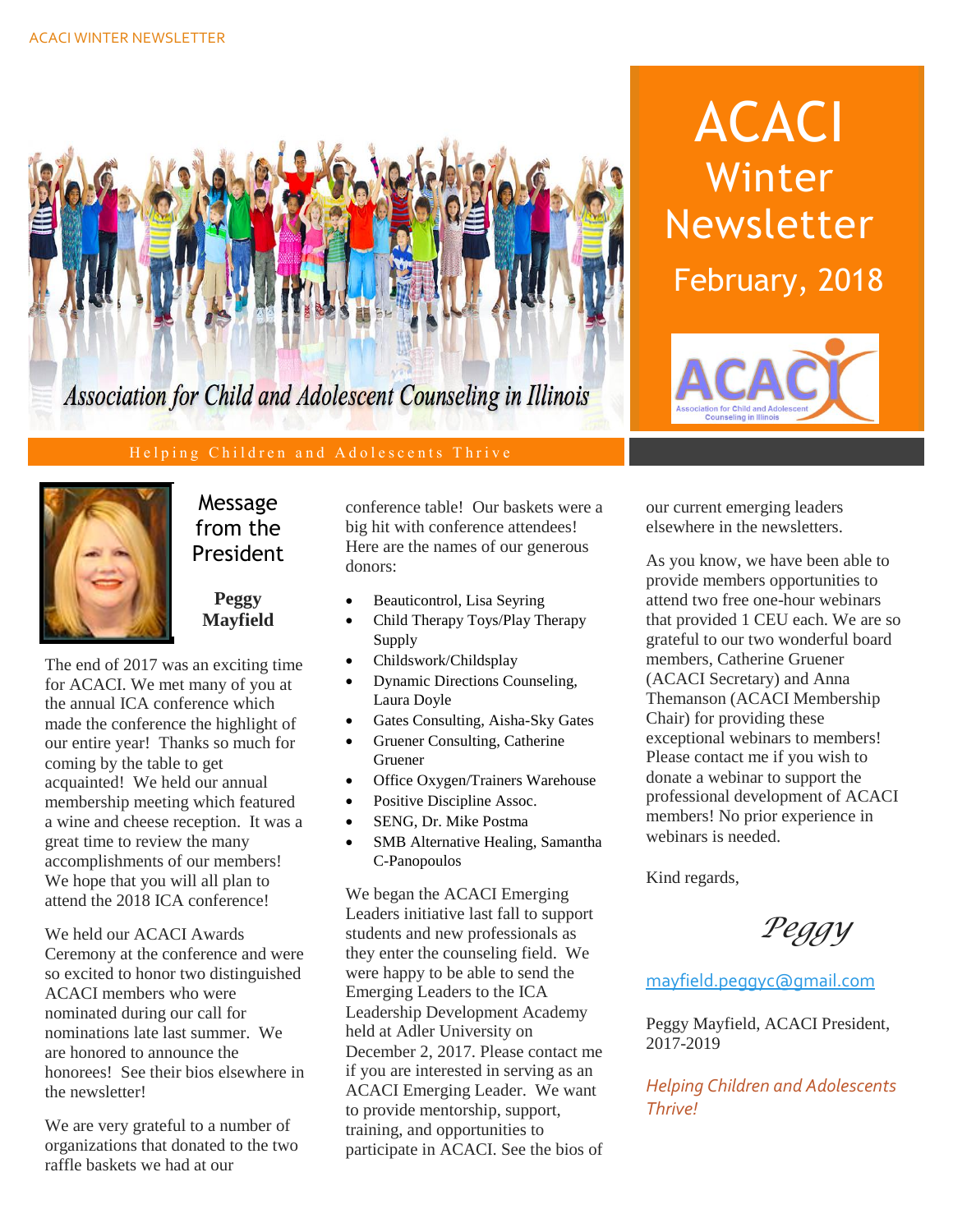# ACACI Awards

**ACACI Counselor Educator of the Year- 2017**

### **RoseMary Cairo, Ed.D.**

#### **Education**

- Ed.D., Counselor Education and Supervision, Argosy University, Schaumburg, 2011
- M.A., Counseling and Human Services, Roosevelt University, 1997
- B.A., Psychology and Education, Barat/DePaul University at Chicago IL, 1978

#### **Biography**

Dr. Cairo is a clinically licensed Counselor (LCPC), practicing in the profession for over eighteen years. She works with individuals, couples and families, with an emphasis on holistic wellness. Her area of expertise is in relationship counseling. Dr. Cairo is a past treasurer for The Association for Child and Adolescent Counseling in Illinois (ACACI). She is committed to membership in the professional counseling organizations and has served three terms as the president of the Illinois Spiritual, Ethical & Religious Values in Counseling (ISERVIC) , one term as the secretary for the Illinois Association for Couples & Family Counseling (IACFC) and is a past treasurer for The Association for Child and Adolescent Counseling in Illinois (ACACI). Dr. Cairo has taught at the graduate level for over eight years with specialty areas in Multicultural Competency, Ethical practice in Counseling & Supervision, and Group Counseling. She is committed to embracing opportunities to further educate and inspire students in graduate and post-graduate counseling programs and to assist their development in becoming professional counselors and counselor educators.

### **ACACI Counselor of the Year- 2017**

### **Christine Vinci, MA, LPC, CCTP, NCC**

Christine is a Licensed Professional Counselor, Certified Clinical Trauma Professional, And National Certified Counselor. She obtained her undergraduate degree in Clinical Counseling Psychology at St. Xavier University and earned her Master's Degree in Community Counseling at Argosy University. While in graduate school, Christine participated in Chi Sigma Iota, the honor society for professional counselors.

Christine is a dedicated and compassionate clinician who has a passion for working with children, adolescents, and their families. She has worked in various capacities for over ten years, dedicating her career to working with the disadvantaged and vulnerable populations. She believes in social justice and advocacy, often going above and beyond her role as a counselor. She would often assist clients and their families from linking them up to services to attending IEP meetings. Christine's mission is to provide high quality services in an ethical, respectful, and dignified manner regardless of age, sex, socioeconomic status, religious background, cultural background, sexual orientation, and ethnic background. Christine continues her dedication outside of counseling, often active in volunteer work with children with autism as well as write and present on various topics related to working with

youth and families. Christine believes in an integrative perspective, working with clients where they are at and on their individual needs. Christine believes in being creative in the therapy room, often thinking outside the box and utilizing art, music, humor, and other creative outlets to enhance the counseling process.

### **Christine is also an ACACI Emerging Leader**



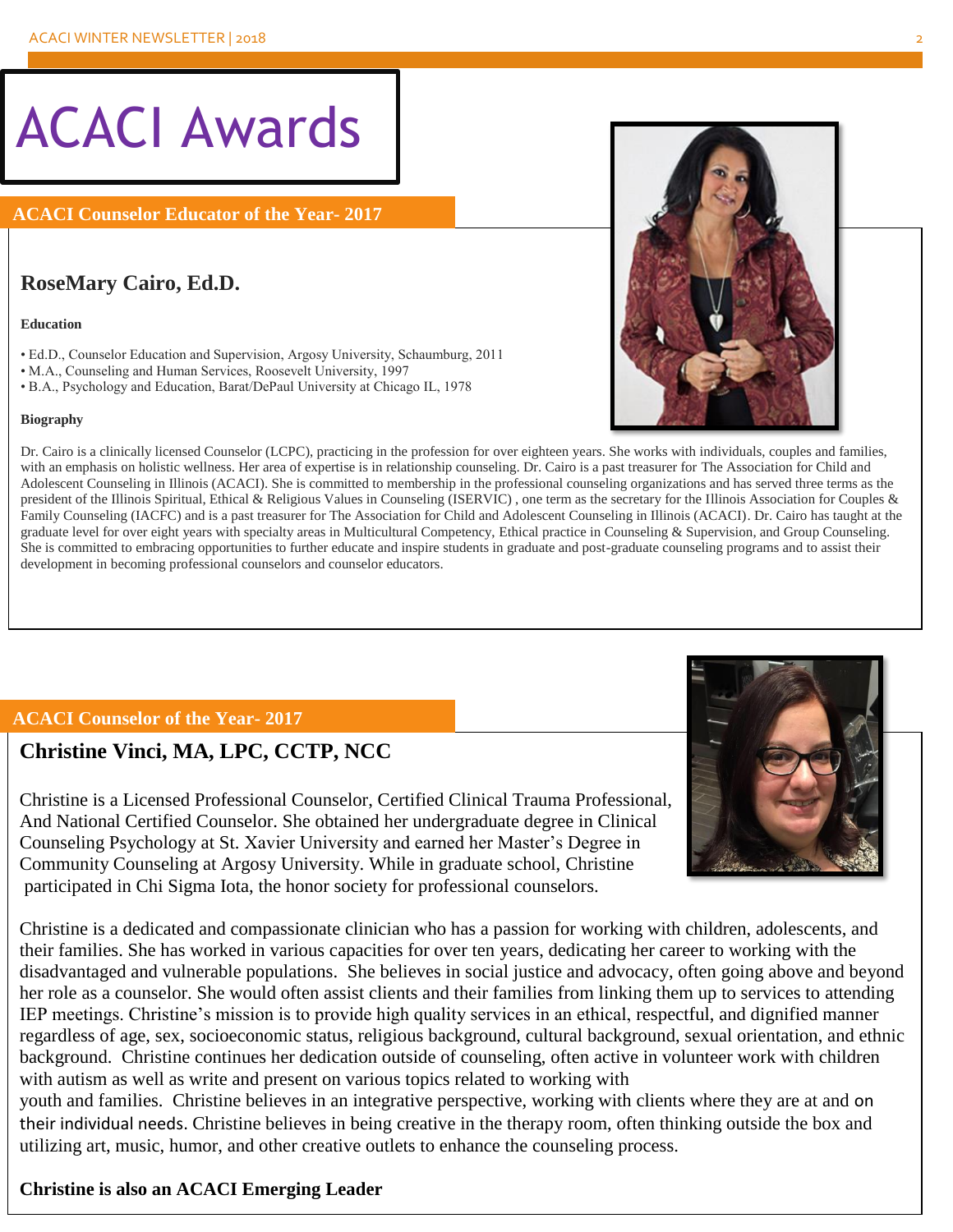# ACACI Emerging Leaders



#### **Karina Breezer**

My name is Karina Breezer. I am a Master of Arts student at Concordia University in the Clinical Mental Health program. Most likely will work with children, adolescents and families however, I do not want to limit myself. Have a huge interest in anxiety and depression caused by trauma. I am a crisis counselor for Crisis Text Line, I just hit my 1 year mark. I plan on pursuing a PhD in the future.

Attending LDA was a wonderful experience for me. I learned a lot, about the history of the ICA, how to move forward, and what is going on currently. It is always a great experience to be in a room with people who you can learn from, brainstorm with and who genuinely enjoy the profession. My two big takeaways were that, we are in this together and it is like a family. That means a lot to me as I am just starting out and it can be a bit overwhelming at times. The second take away was that, it is okay to say no and that it is okay that everyone works differently. Often, when working with a group, one might feel obligated to take on too much, or that it is not their place to have a voice. I am appreciative that there is room for growth and a place where my ideas matter.



### **Richard Smith**

My name is Richard Smith. I am currently working on my master's in counseling at Governors State University. I am passionate about both physical and mental health. I have a background in exercise science and look at ways to integrate this component with psychological wellbeing. I also have a love for traveling. I've had the privilege to present on topics related to personal health in both Haiti and Thailand. My long-term goal is to provide a unique service that will benefit both man and woman kind. As I make my way towards that goal, I make sure to enjoy the steps along the way.

I was thoroughly pleased with my experience at the leadership academy. Before receiving food for thought, we were provided food for our gut. Both are vitally essential to any major gathering. This sentiment was well backed by Pat McGinn who was the first speaker. She also expressed the importance of being stubborn to get what is needed and how the work doesn't stop once the goal is achieved. Michelle Kerulis addressed the importance of prioritizing and also opened the floor for discussion. The rest of the day included an open panel and group work that put members in some role of leadership. The day was well spent, and I would encourage anyone who has an interest to go, to attend.



### **Carolyn Raitt**

My name is Carolyn Raitt. I am a master's candidate in the Counseling Program at The Family Institute (TFI) at Northwestern University pursuing a specialization in child and adolescent psychotherapy. I earned my B.A. in psychology with concentrations in women's studies and biomedical studies at St. Olaf College. I am currently a clinical trainee in the Dialectical Behavior Therapy (DBT) Clinic at TFI, where I conduct empirically supported treatment with complex, multi-problem clients. Previously, I completed my practicum fieldwork in the Bette D. Harris Family and Child Clinic at TFI, where I provided individual psychotherapy for a diverse population of adolescents and adults with a wide variety of presenting problems, in addition to leading a support group for children dealing with divorce. Later, I completed internship fieldwork at Highland Park High School's Drop-in Counseling Center, where I provided individual psychotherapy, led support groups, and did crisis counseling with adolescents. Key clinical interests emerging from my work thus far include depression, anxiety, trauma, self-injury, suicidality, eating disorders, ADHD, LGBTQIA+ issues, grief & loss, adolescence, emerging adulthood, psychodynamic psychotherapy, DBT, and EMDR.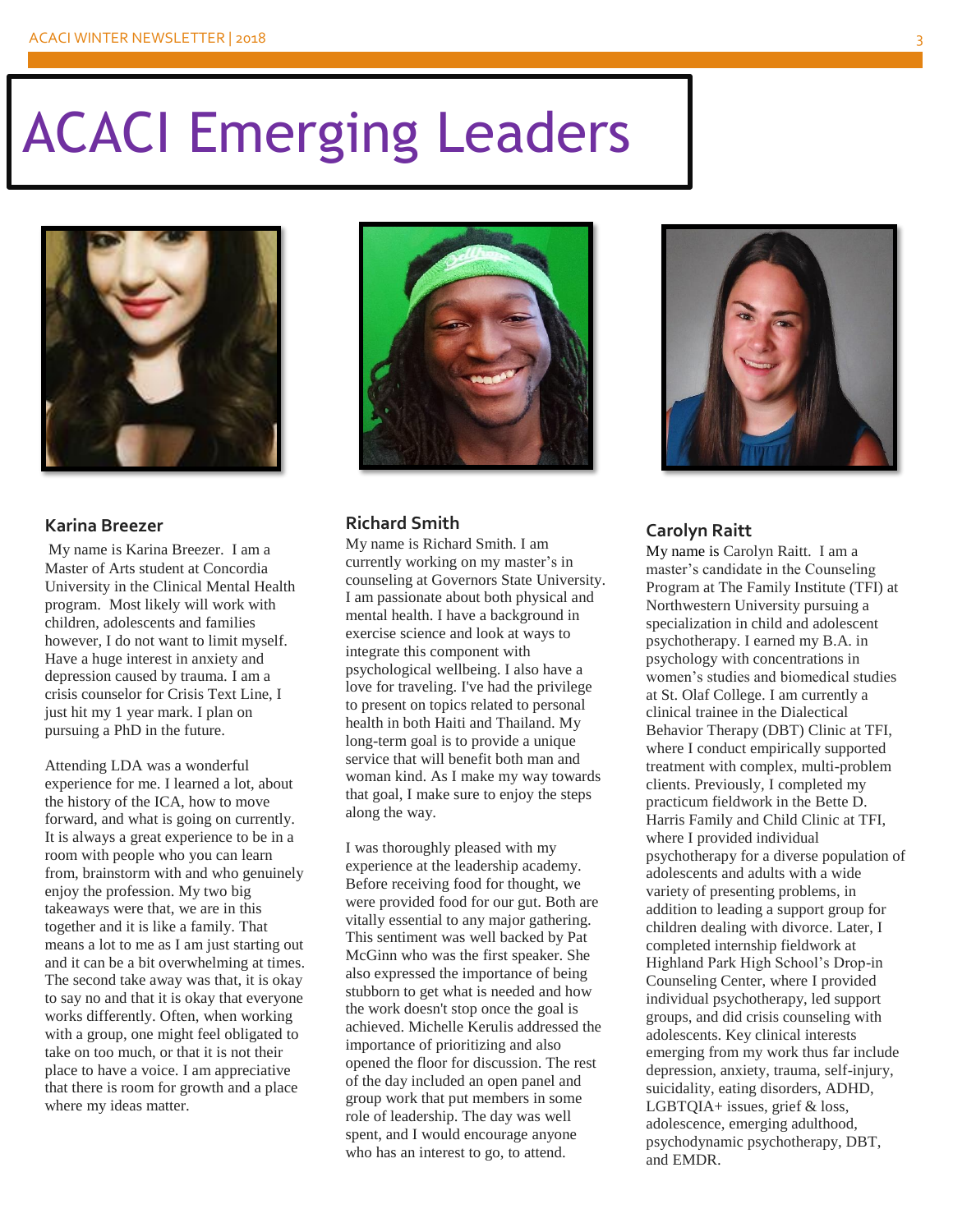# **More Reflections: Leadership Development Academy**

### By *Carolyn Raitt*

I went into ICA's Leadership Development Academy with considerable undergraduate leadership experience. (During my senior year, I had been president or chair of four student organizations.) I was eager to learn about and develop skills that I could take and immediately apply to my current leadership roles. A few pieces of wisdom that I have taken from the LDA and implemented in my current leadership roles are as follows: (1) delegate and ask for support; (2) remember that your fellow leaders are volunteers; (3) provide food for meetings; (4) call each other out when you see someone taking on too much; (5) remember that you don't have to say "yes" just because you're in a leadership role; (6) know that if you say "no," it doesn't mean that doors are going to closer permanently; other opportunities will present themselves; and (7) understand that you can do everything you want to do, just not all at the same time. These nuggets of wisdom have helped me reign in my usual overzealousness, setting more realistic goals and limits for myself and for my fellow leaders. This has had a positive impact on others on my leadership teams, as well as on my stamina as a leader.

As much as I felt confident and experienced in running student organizations, I felt exceptionally green and naïve about approaching involvement in a professional organization. I am awed by how much ICA has accomplished for the counseling profession through its

grassroots efforts. I've been eager to get involved (without biting off more than I can chew), and ICA leaders at the LDA gave me a sense of where and how I might be able to begin: (1) when Dan Staci sends an email to contact your representative, do it; (2) start with what you can handle because that gets appreciated; (3) get on your representative's donors list (because there are two things that count with legislators: numbers and money); (4) contact Dan Staci and ask for an assignment; and (5) donate to the Coalition of Illinois Counselor Organizations (CICO), which lobbies on behalf of all counseling organizations in Illinois.

Folks also reassured me about getting involved in ICA. Some of the things that I wrote down were: (1) ICA can be like a good, supportive family; (2) ICA is one of the best counseling organizations in the country; (3) once you get involved, you are not alone; there are other people who are going to help you every step of the way; and (4) ICA past presidents are available to mentor chapter divisions. Especially in light of the support I have experienced from ACACI in sponsoring my attendance of the LDA, as well as the positive experience I had at the LDA, I am excited to break out of my student organization shell and embark on the journey of becoming involved and developing as a leader within ACACI and ICA.



### by *Christine Vinci, MA, LCPC, CCTP, NCC*

In November 2017, I attended the Leadership Development Academy through ICA at Adler University in Chicago, IL. After several months as a member in ACACI, I was approached to attend ICA's Leadership Development Academy. At first, my thought was "me! A leader!?!, I'm not sure." After some thought, I decided to do it and saw this as an opportunity to increase my leadership skills in order to where I want to be in my career.

After completing the application and thinking about the questionnaire that I had to answer, I thought, "Did I answer these questions right? What if I don't get it?" After thinking about it, I knew it was to really get to know me and what I am looking for, so I decided to be honest and answer them accurately. I'm glad I did because I learned that I was accepted into the program. It was very exciting and empowering because I was myself and honest.

At the LDA, I was both excited and nervous, not sure what to expect. It was a small group, which allowed a more intimate and interactive experience, which I personally enjoy than bigger groups. I met a lot of new people and met some members of ACACI that I previously met. There were people who I have seen at previous ICA conferences and professional networking opportunities. The president of ICA, and my former professor in graduate school, Dr. Kakacek was there as well. There were various presenters during the day as well as individual and group activities on topics such as team dynamics, applied leadership, networking, governance, and idea conception and application. There were many interesting experiences during the day, learning about the logistics of the profession such as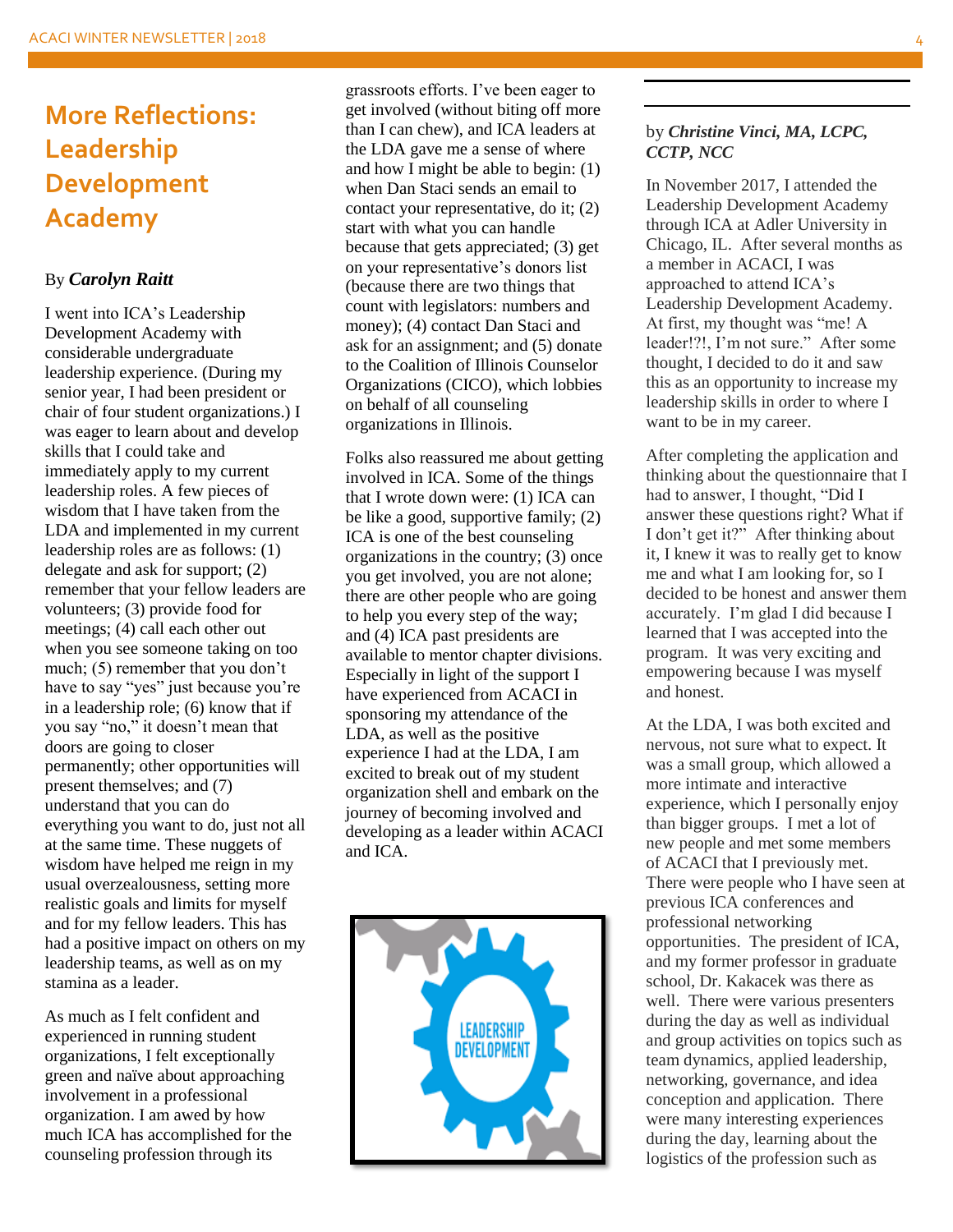running meetings, program management, and program development. I really appreciated that because I am a person who is interested in the "behind the scenes" aspects to better understand the entire process and made me more mindful of how to develop my own ideas in the future.

There was a panel discussion, which allowed more interaction with the presenters who are very experienced clinicians, who have current or past leadership experience. I thought that was a great opportunity for me personally because it showed that they were a lot like me, initially unsure and did not know what to expect in a leadership role. They gave very helpful advice and ways to increase opportunities in leadership such as what people can do in their work. My personal goal was balancing being true to myself and being a leader. I have had some helpful tips and about this and found that this was a common theme for most of the participants. For example, they encourage everyone to be creative, which I am a creative person and was happy to hear them say that because it is something that was very true to me.

One presenter stated something that has stuck with me and continues to stick with me related to my personal goal; "people are always watching." This is absolutely true because it is about what you do and having integrity as a professional; it is one thing to act like a leader and to be a leader. Since the LDA, I have thought of this over and over in my decision-making process; "people are always watching." Overall, I have found the LDA to be a beneficial experience, especially for the trajectory of my career. For those who seek leadership training or even want the opportunity to train and supervise others, going to the LDA is a great start. I am sure glad I did.



# **Supporting LGBTQIA+ Children and Adolescents**

by **Anna Themanson, LPC, CADC**

Multicultural competency is a core tenet for effective counseling. A trustworthy and respectful environment is created when clients' cultural backgrounds are celebrated and honored. Clients who identify within the LBTQIA+ community deserve culturally competent counselors to provide services that are aligned with best practices. The following text outlines several approaches in supporting LGBTQIA+ children and adolescents.

The first approach in supporting a LGBTQIA+ identified child or adolescent is to understand the unique needs associated with each individual identity within the LGBTQIA+ community. It is imperative to continue to educate ourselves on evolving terminology and needs.

#### Another support system

counselors can implement is to be aware of the language counselors utilize in working with clients.

Microaggressions can be unintentional but often divisive and hurtful (Wing Sue, 2010). Using gender neutral and inclusive language such as partner and guardian creates a welcoming environment for the client. Don't forget to ask for the client's pronouns! Affirming and validating the child or adolescents' identity shows support to the client in a genuine and compassionate way.

### Recommending parents and

guardians to use affirming and validating language and actions can encourage open communication between the youth and their caretaker. Support for parents and guardians include PFLAG, Family Acceptance Project, and Trans Youth Family Allies.

### Utilizing the Cass Identity Model

can help counselors conceptualize their clients' needs in regards to their current stage of identity development (Ritter & Terndrup, 2002). In addition to using the Cass Identity Model, it is beneficial to acknowledge the complexities of intersectional identities the child or adolescent may hold. Affirming and celebrating the various aspects of the child or adolescents' identity provides a welcoming and supportive environment for the client.

#### Lastly, displaying LGBTQIA+

affirming posters and literature in the workplace can encourage a safe and inclusive environment. Counselors are important allies to LBTQIA+ identified children and adolescents and have the ability to model a positive support system.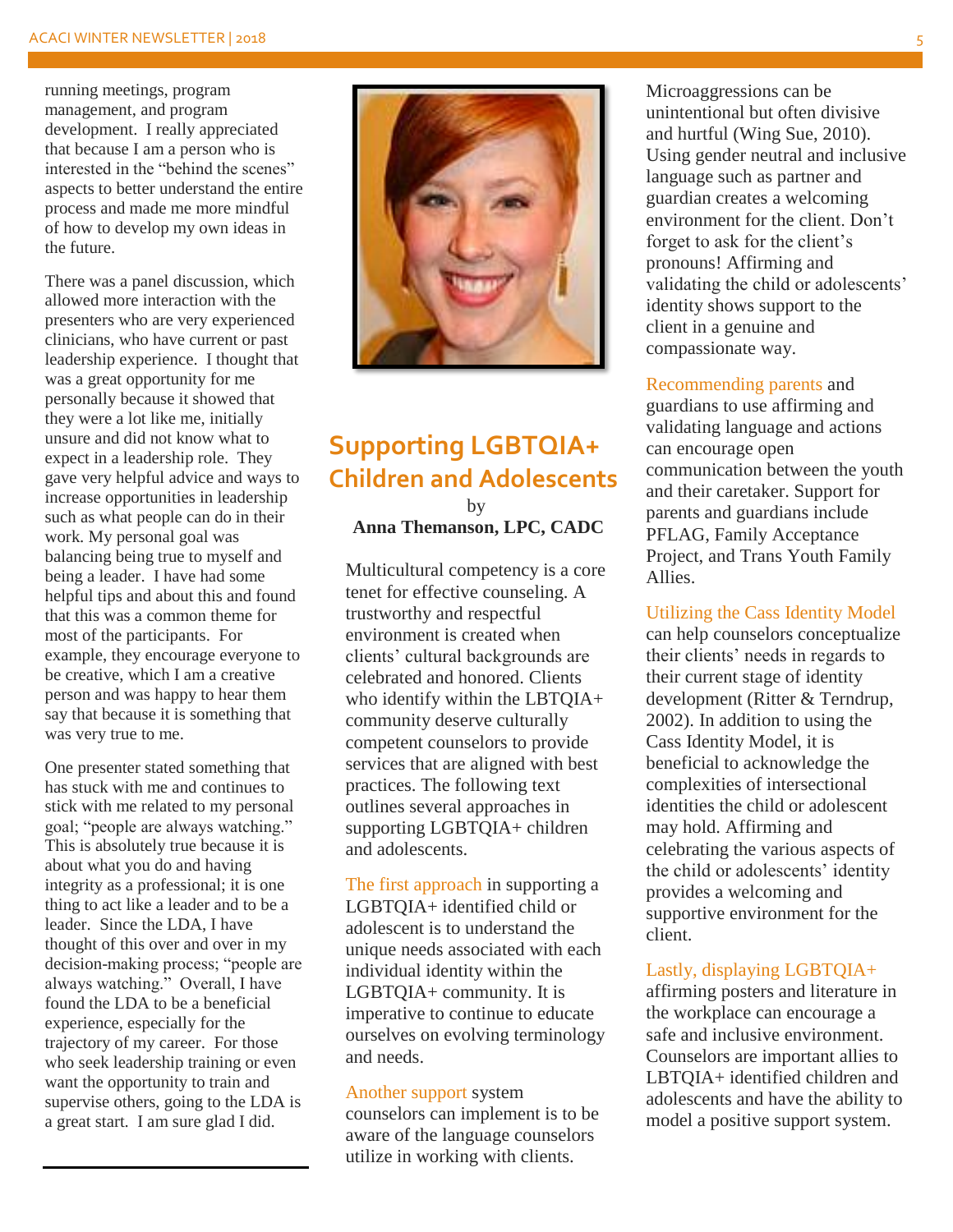

# **Mindfulness in a mindless world:**

Applying the art of mindfulness and presence in psychotherapy with children by

### **Karolina Hogueisson, MA, LCPC, NCC, RDDP**

Mindfulness: being mindful, present, aware, living in the moment, noticing, experiencing, witnessing. Being conscious. Being in the here and now. (You can insert your own definition here).

Most of us probably know how to define mindfulness. We've heard/read a lot about it in the recent years. You may have heard that it's good for us: that we don't do it enough and should do it more often. I would dare to suggest that most of us are able to conceptualize the link between mindfulness and our overall wellbeing and to explain the basic mindfulness skills and strategies to others. By the show of hands, how many of you find this to be true for you? We also are not aware of how mindless we are: ever seen a person putting on makeup while driving? How about people eating

and texting also while driving? How about mindless injuries while performing our daily tasks? Ever got home and didn't even notice any landmarks until you were opening your garage door? Since so much has been written about the benefits of mindfulness and meditation for adults, I'd like to focus on teaching mindfulness strategies to children.

Research suggests that by applying mindfulness practices, we might notice a variety of changes: "These include improvements in working memory, attention, academic skills, social skills, emotional regulation, and self-esteem, as well as self-reported improvements in mood, and decreases in anxiety, stress and fatigue" (Meiklejohn, J., Phillips, C., Freedman, M.L. et al. 2012). Children tend to live in the moment already – they experience their emotions, react and move on (Hooker & Fodor 2008).

### Given the multitude of benefits

for using mindfulness in our daily operations, let's see how we might teach it to the children we work with. I often find myself working with children who experience increased levels of anxiety, depressive symptoms, peer relationship issues, ADHD, and inability to regulate their emotions, among other complaints. I often engage various playful strategies to help them overcome their challenges. Our work is regularly enhanced by the application of mindfulness strategies during our sessions. Most of my therapy sessions begin with a mindfulness

exercise of choice. The following are my favorites:

1. Breathing practice – I guide children in inhaling through the nose until the air fills their body all the way down to their toes (from your nose to your toes), and exhaling though the mouth, until there is no oxygen left in the body. A helpful illustration of this is imagining that the body will stretch out to stand tall like a tree when we inhale and that it will wither to fall to the ground when we exhale (out of your toes through your nose). Children generally find this to be a fun activity and are readily able to engage in it. Their subjective reports usually indicate a level of relaxation and awareness post exercise. Controlled breathing is the basic symptom management skill and I teach it first, then use it in other strategies. Blowing bubbles is another strategy I use to teach mindful breathing.

### 2. Progressive muscle relaxation

– the "cook your spaghetti" strategy. We begin by selecting the part of body the child would like to begin with. They might start with their hands or feet, as those might be the easiest to work with. Facial muscles can also be used as a good starting point. I guide them through the process and use a variety of scenarios and props as we move along. I might use stress balls to aid in the tensing and relaxing of hands and feet. The idea here is to be able to engage the children in aware experiencing of the moment, a process that might be abstract to some of them. We move through the process together as I practice with them.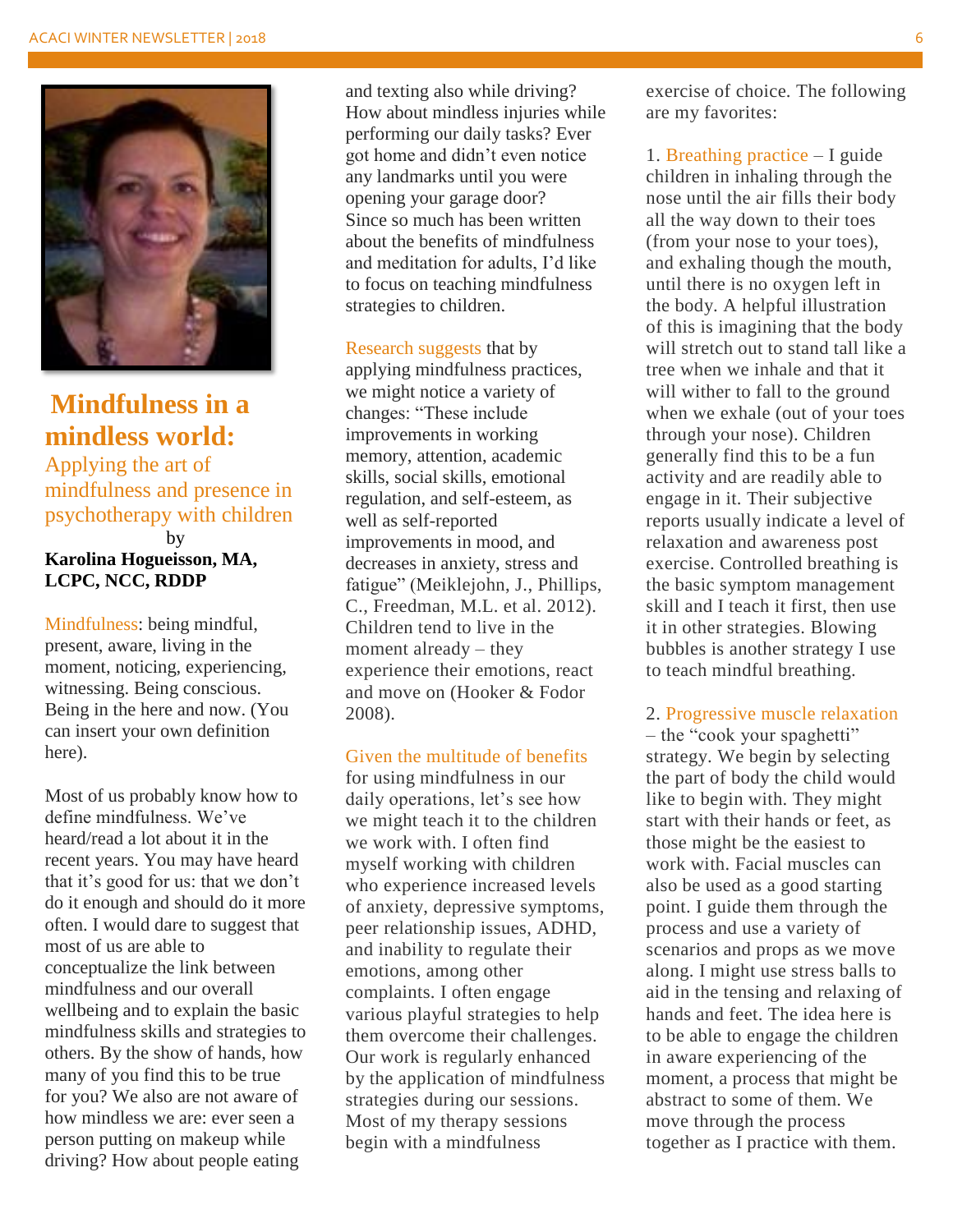3. Gymnastics poses – I prompt children to assume a variety of poses that help them to bring awareness to certain body parts such as standing on one foot with a hand on top of their head, while focusing on their breathing. We might also lie flat on the floor, feeling the pressure points where our bodies touch the floor, while also feeling the texture of the carpet with our hands. We work on describing those sensations, which in turn builds the children's awareness of their bodies in space. We also practice mindful sitting on the couch or chair, with our feet planted firm on the ground, hands in our laps, backs straight and looking straight ahead. We discuss the process as we go along and often write the strategies on index cards, for future reference outside of my office.

4. Meditation – or an abbreviated, child-friendly version of it. A playful approach to focusing on all five senses might be adding props (with parental consent when indicated) – I tend to use different flavors of small candy (sour or sweet), ice cubes, scented lotions, scented markers, feathers, etc. I also utilize a variety of textures that can be readily found in my office. We engage all senses, while paying attention to our immediate environment and our

own sensations. Children often receive an assignment to be detectives in their daily operations – paying attention to their daily routines, feelings, sensations, behaviors, etc. and to keep a written report of their findings (if they are able to write).

5. Mindful counting: this is very basic and very helpful – it allows the child to take a moment to distance themselves from a challenging situation. It will help them to shift their focus, gain a perspective, and regulate their breathing at the same time.

6. Arts and crafts – I often engage children in creating their own props for practicing mindfulness in their own settings: mainly at home and at school. Items we have created and included in the past included glitter and water containers, sand bottles that could serve as hourglasses, mindfulness bags or boxes stacked with items that promote the art of meditation: small bottles of bubbles, bead bracelets, feathers, lotions, cotton balls with different smells on them, rocks and anything else that the children have identified as helpful to them. Creativity and simplicity are the key here.

#### Similarly, we close every session with a mindfulness exercise.

With my younger patients' permission, we explain our mindfulness practices and exercises to their parents/caregivers, as a way of teaching them to participate and prompt their children when they can't regulate their responses.

Special considerations should be made in assessing the children's ability to engage and taking their presenting and past concerns into account: age, developmental stage, trauma history, environment, presenting issues, etc.

### While the amount of information

on the art of mindfulness can be overwhelming to sort through, the basic premise of it is to "just be." I really think that all of us could use a little bit more of it, and the children that visit our offices could definitely benefit from it. I hope that this brief piece can serve as a springboard for you to begin to engage children in the art of mindfulness. It truly can be a fun way to connect, engage, educate and relax and just be.

 $\sim$  Just Be  $\sim$ 

## Article Submissions

Please consider submitting an article for the April 2018, newsletter. Articles may be from 2 paragraphs to 2 pages and must relate to counseling children and adolescents. Due date for the April newsletter will be March 31st. Please send article proposals to: [lesliecontos@gmail.com](mailto:lesliecontos@gmail.com)